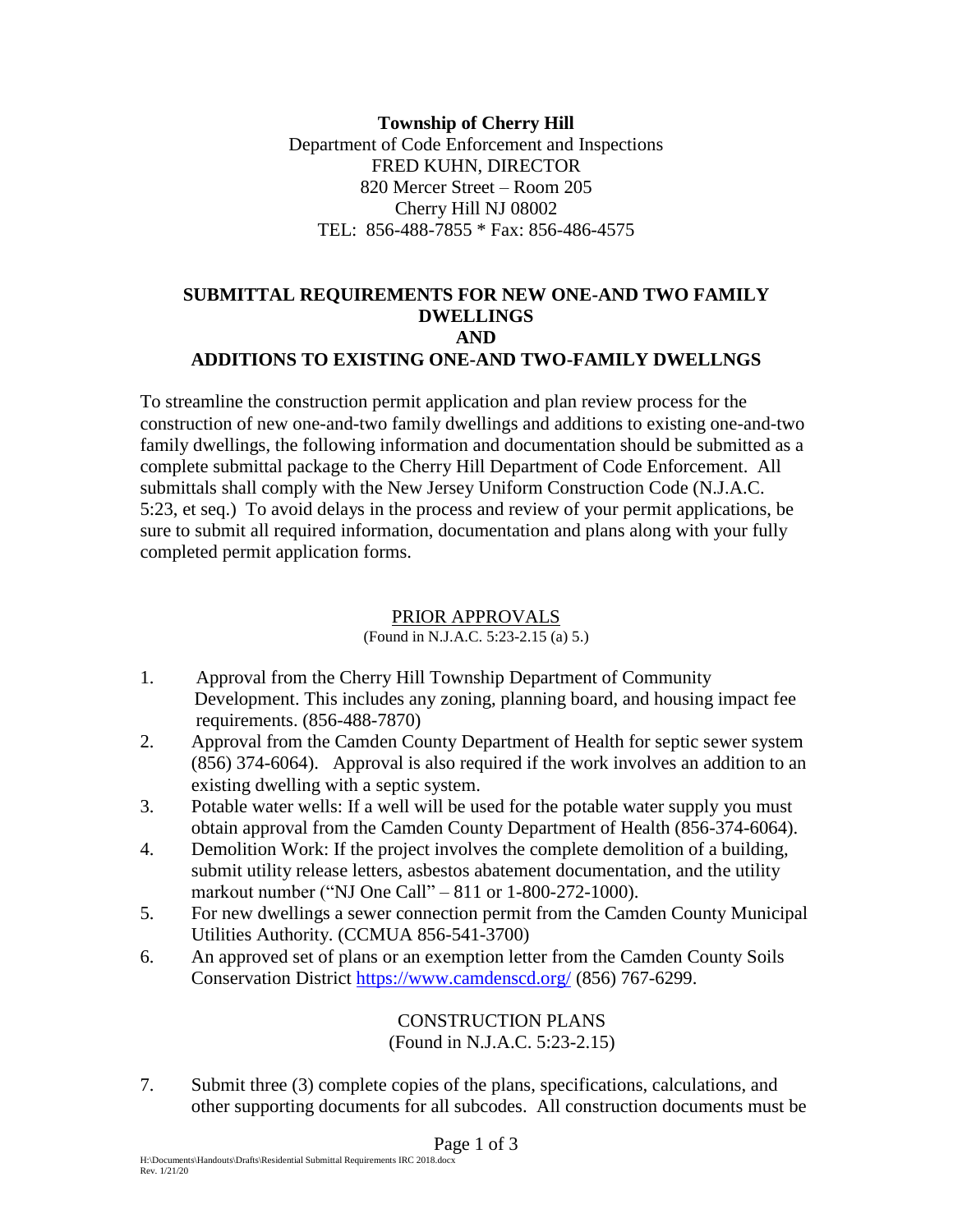signed and sealed (**raised seal**) by a New Jersey Licensed Architect or Professional Engineer OR, if prepared by the homeowner, all plans must be signed by the homeowner and the Certificate in Lieu of Oath completed on application. Plumbing plans, electrical plans, and mechanical plans may be prepared by a New Jersey Licensed Master Plumber, Licensed Electrical Contractor and mechanical contractors, respectively, in accordance with the New Jersey Uniform Construction Code.

- 8. Builders of a new dwelling must provide a copy of their New Jersey Builder's Registration Card with the permit application.
- 9. For projects that required Cherry Hill Department of Community Development Approval, submit two copies of the approved site plan that included an approved Grading plan.
- 10. Any additions that disturb more than 500 square feet of ground, submit three (3) copies of the grading plan.
- 11. Completed building subcode permit application.
- 12. Use Group (R-3 or R-5), and Construction Classification
- 13. Construction plans shall consist of a scale drawing showing foundation, floor plans, and elevations, including structural framing notes for all floors, ceilings, and roofs. Include a cross section through a typical wall showing construction details from the footing to and including the roof framing. Include a detail/design of any required fire rated assembly (garage walls and ceilings and dwelling separation walls). Two(2) Sets of signed and sealed truss drawings and truss layout drawings, hanger and hardware specs, and engineering calculations for engineered wood beams be submitted.

# **ELECTRICAL SUBCODE DOCUMENTS**

- 14. Completed electrical subcode application either signed and sealed (raised) by a New Jersey Licensed Electrical Contractor OR the homeowner.
- 15. Electrical plans indicating lighting, receptacles, motors and equipment, smoke detectors, service entrance locations, size and type (overhead or underground), panel size and location (avoid locating panel in a fire rated wall) and number of proposed circuits. Include a symbol legend.
- 16. Verify that the AIC ratings of the new main disconnect is adequate for the existing or proposed utility transformer.

### **Plumbing Subcode Documents**

- 17. Completed plumbing subcode application either signed and sealed by a New Jersey Licensed Master Plumber OR the home owner.
- 18. Plumbing floor plans.
- 19. Plumbing riser diagrams (DWV) and water supply diagrams.
- 20. Gas pipe riser diagrams, including the diameters of the piping, lengths of the pipe runs and the BTU's of all the gas fired appliances.